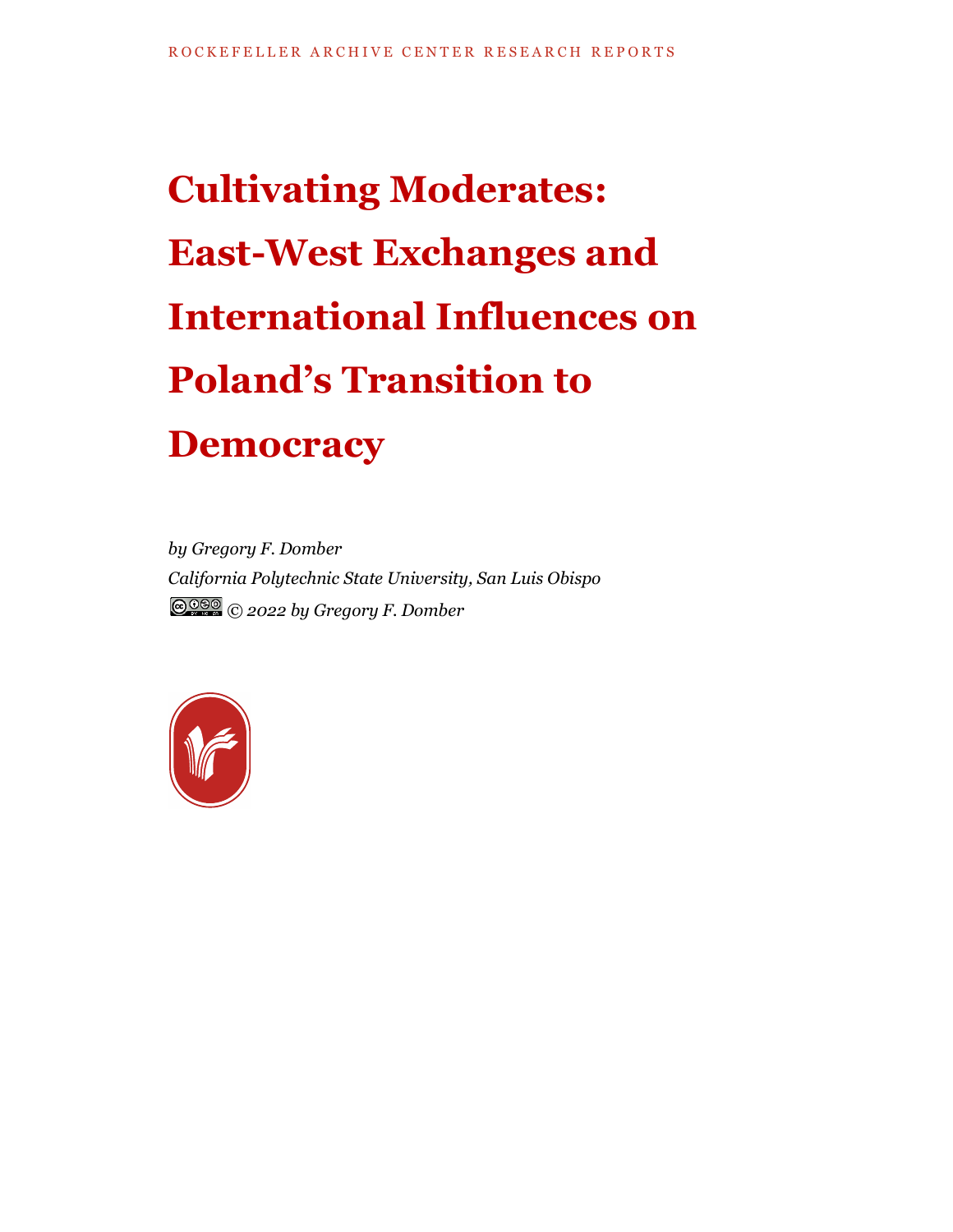## **Abstract**

Beginning in the 1950s, American nongovernmental organizations and US government agencies sponsored exchange programs to bring Eastern European scientists, humanists, scholars, and professionals to Western Europe and the United States, in the belief that exposure to the West would pull East Europeans toward democratic capitalism and undermine communist power. Four decades later in 1989, Poles from both government and opposition groups sat together at a round table to negotiate a transformation from one-party communist rule to capitalist democracy. But did these trips and experiences influence how political elites sought to reform their society at the end of the Cold War? Put most broadly, can pathways of influence and shifts in perception within specific epistemic communities be measured, mapped, and visualized to better illustrate and understand exogenous influences on the democratization process in Eastern Europe?

This interdisciplinary project combines traditional, archivally-based qualitative techniques used by historians with digital network analysis tools to better understand the complex, overlapping networks of political revolution and international exchange that came together during the Round Table negotiations in Warsaw in  $1989.<sup>1</sup>$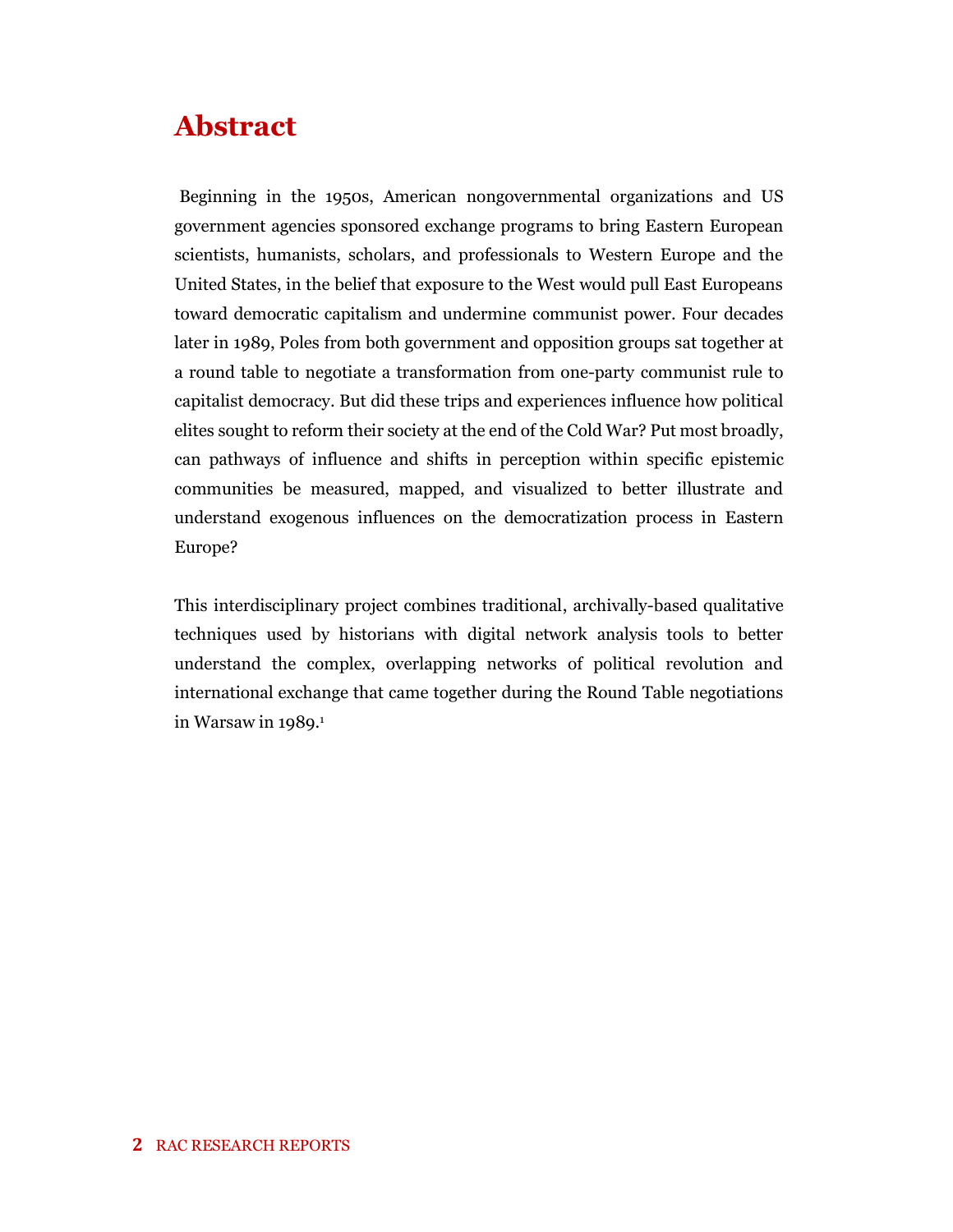## **Project Description**

In the wake of Nikita Khrushchev's 1956 de-Stalinization crusade, the US government, then led by President Dwight D. Eisenhower, worked to promote evolutionary change behind the Iron Curtain, to weaken Soviet controls in the area and strengthen possibilities for national independence by Eastern European nations. As explained in National Security Council (NSC) Report 5607 from June 29, 1956, the NSC proposed a policy to "seek projects which would have impact within the Soviet bloc and encourage the liberal[izing] tendencies." According to NSC 5607, exchanges became a way for the United States to take the offensive against the USSR by exposing Soviet bloc peoples to the outside world "so that judgments will be based on fact and not communist fiction"; "encouraging freedom of thought" through both challenging ideas and by exposing intellectuals to American concepts of intellectual freedom. These exchanges would have the effect of "stimulating demand" for personal security; they would "stimulate desires . . . for more consumer goods," as well as encourage "nationalism within the satellite countries by reviving the historical traditions of these people and by suggesting the great benefits that can be derived from a courageous policy of defiance of Moscow." While the NSC was calling for the US government to take the lead in pursuing exchanges, the policy left open the possibility that "private US initiatives should be welcomed, whenever they advance US policy or seem to be an acceptable and necessary price for what will advance US policy."<sup>2</sup>

Polish and American diplomats began to discuss the possibilities of starting cultural and educational exchanges.<sup>3</sup> The possibility was first broached by the Americans during a conference on atomic energy hosted by the United Nations in New York in September through early October 1956. <sup>4</sup> The first serious discussions of the possibility of exchanges, however, were raised when Polish and American diplomats met twice on the sidelines of a UNESCO meeting in Delhi in late November and early December 1956. After the second meeting in Delhi, the leadership of the Polish Communist Party (PZPR) Politburo was informed of the call by both sides to pursue technical talks in either Washington or Warsaw regarding the possibility of creating personal exchanges led by private organizations like the Ford Foundation and the Rockefeller Foundation, which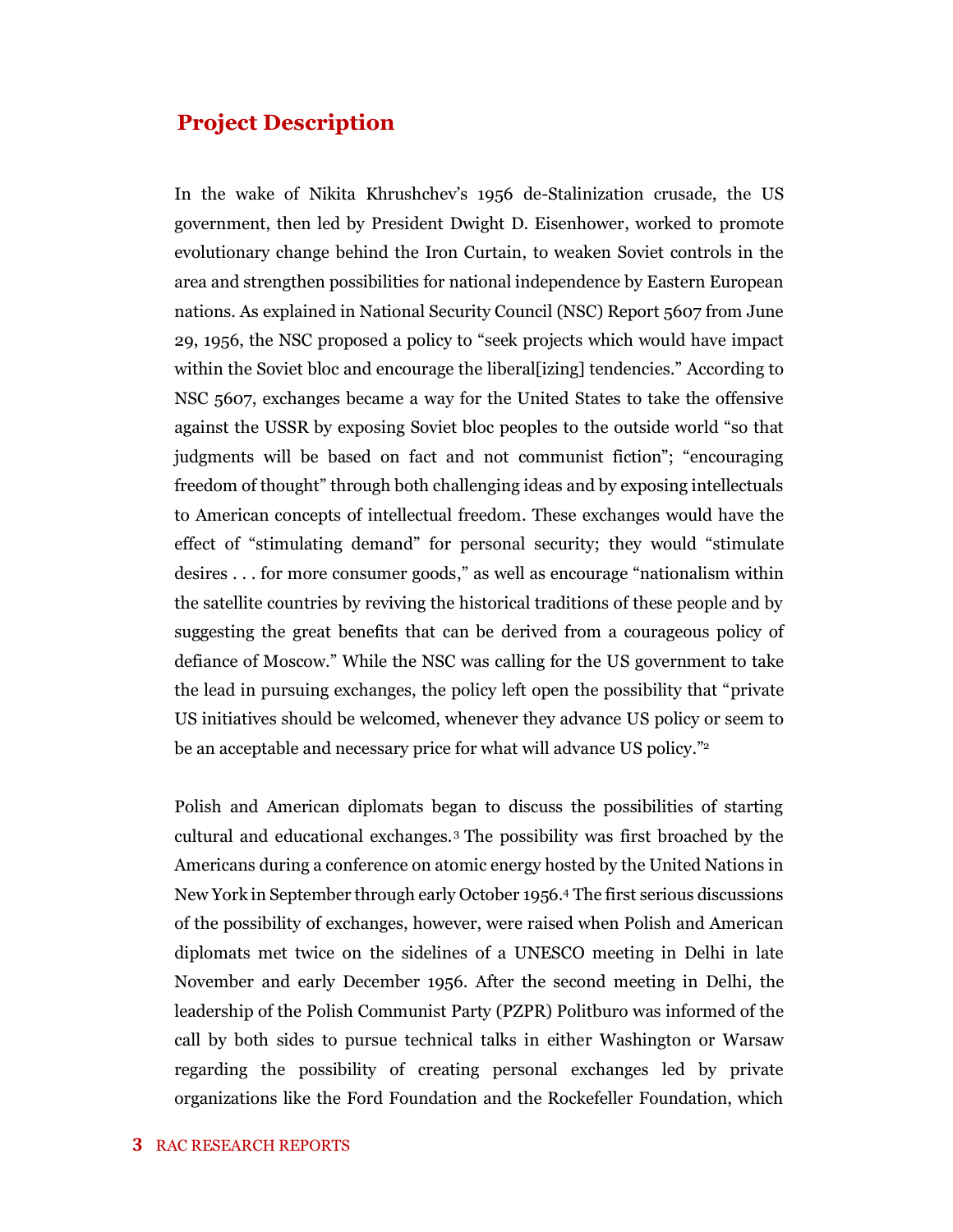the Poles believed "could be very important for us in different fields."<sup>5</sup> Less than two weeks later, on December 18, Eugenia Krassowska, the undersecretary of the Polish Ministry of Higher Education, was meeting with Rockefeller Foundation representatives in New York City and requested that contacts for any exchanges go through the Ministry of Higher Education.<sup>6</sup> So, while diplomats began the conversations about exchanges, the details of the relationship were quickly passed off to the Ministry of Education and private American foundations.

Soon thereafter American NGOs (including the Brethren Church and the Ford, Rockefeller, and Kosciuszko Foundations) acted on this opening in the Cold War and launched programs to bring hundreds of Eastern European natural scientists, engineers, social scientists, humanists, agriculturalists, and medical professionals to the United States and Western Europe for training and collaboration. Interestingly, there was a clear specialization of effort that delineated these groups' programs. The Brethren Church, for example, ran a relatively small program focused on bringing younger Eastern European agricultural scientists to the United States for graduate level training and research. For its part, the Ford Foundation's program, overseen by Shepard Stone and Stanley Gordon, recruited and assessed candidates, who included well-respected academics, educational leaders, influential thinkers, and promising new scholars from the humanities and social sciences (particularly sociology, psychology, and economics), as well as from the professional fields of journalism, city planning, and business management. The Rockefeller Foundation focused its efforts on professionals in the natural sciences (biology, chemistry, physics) and the medical field (biomedical research, public health, and nursing programs). Both the Ford and Rockefeller Foundations' programs ran successfully from 1956 to 1962 and then haphazardly until about 1967, when these two foundations helped to found the Inter-University Committee on Travel Grants (IUCTG) to create a more permanent infrastructure for exchanges.

As relationships between the United States and the Communist Bloc normalized in the late 1960s and into the era of détente, groups like the International Research and Exchanges Board (IREX, which grew directly out of the IUCTG) institutionalized these ad hoc relationships, just as formal US government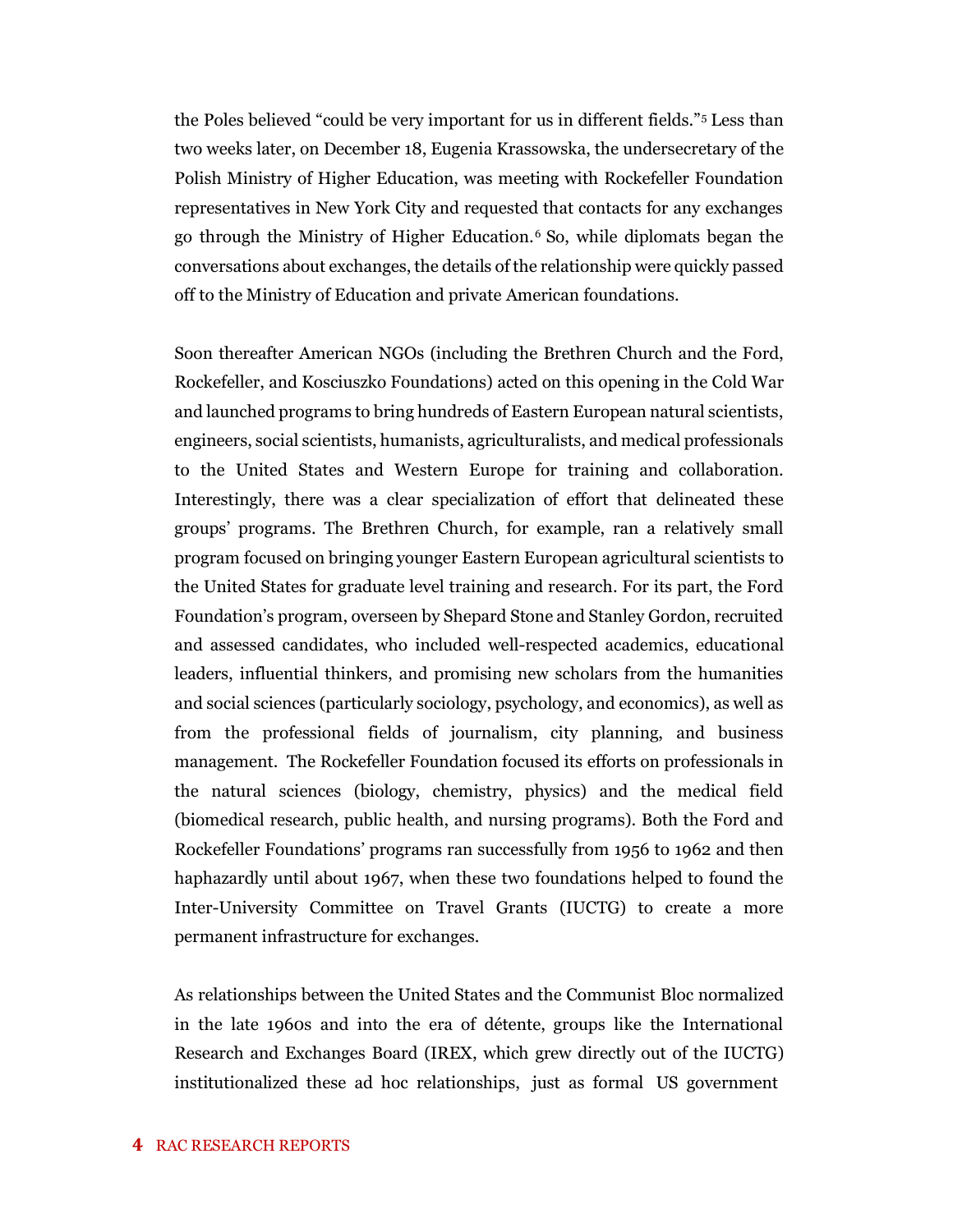exchanges launched through, for example, the Fulbright Program, the International Visiting Leaders programs, the National Science Foundation, and the Woodrow Wilson International Center for Scholars. Based on an initial examination of archival records from multiple repositories in both Poland and the United States, it is safe to estimate that between two and three thousand Poles were invited West from the 1950s to the 1980s.<sup>7</sup>

In terms of existing scholarship, these exchanges (with Poland specifically and Eastern Europe, more generally) have only received limited attention from scholars. Studies on American activities pursued by the United States Information Agency in the conflict between communism and democratic capitalism only deal tangentially with exchange programs because the key exchanges from the 1950s to the 1980s were run by NGOs or under the domain of the Department of State's Bureau of Educational and Cultural Exchange, not USIA.<sup>8</sup> Other individuals have written important studies of the United States' public diplomacy policies toward the Soviet Union, which make eloquent qualitative arguments about the importance of exchanges, broadcasting, and exhibits for changing both popular and elite Soviet attitudes about the United States. These studies, however, are of limited value because they are written by practitioners who were involved in the events and generally overlook programs specifically focused on Eastern Europe.<sup>9</sup> Walter Hixson has written an exceptional history of cultural diplomacy in the Cold War. But it ends in 1961 and is focused on American policy without divining its effectiveness. <sup>10</sup> Important studies which make compelling arguments about the use of the International Visitor Leadership Program for promoting greater cooperation and shared values between America and Western Europe leave out questions about its role in the East.<sup>11</sup> A useful overview of the Ford Foundation's International Affairs program in the 1950s and 1960s exists, but it is focused entirely on the foundation's internal decision making about West European policies.<sup>12</sup> Two articles have been written about the Ford Foundation's program in Poland, but this scholar's work is focused almost exclusively on that single program's influence on the development of sociology as a discipline within Poland. <sup>13</sup> No comparable work has been published on any of the other NGOs' activities. Scholarship mixing political science and history provides important insights into how exchanges can shape individuals and diffuse norms across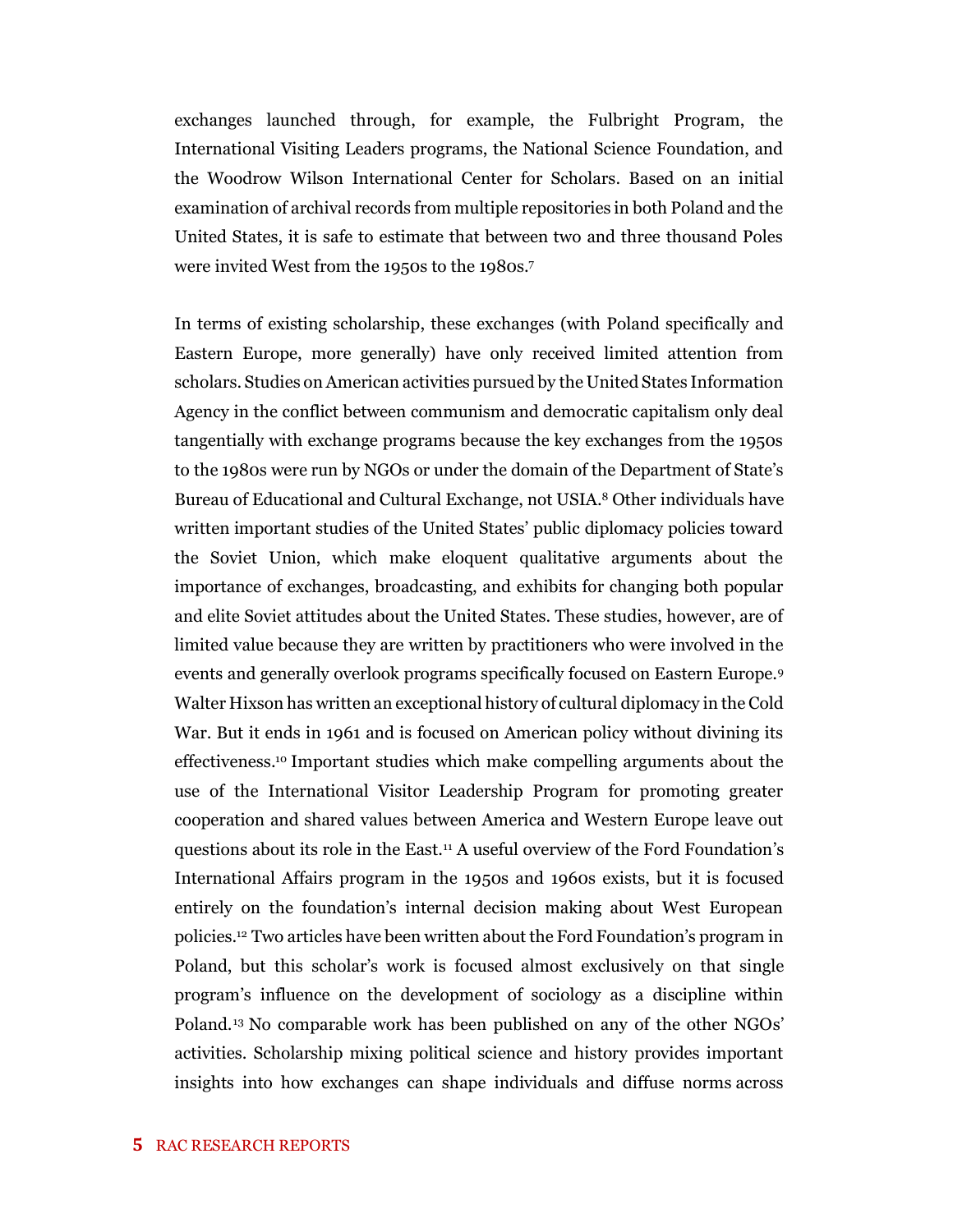international boundaries, but these works focus on individual institutions or discrete transnational networks, rather than exchanges between East and West more broadly.<sup>14</sup> Overall, these studies provide primarily anecdotal evidence of individual experiences of exchanges, and none of the existing work seeks to tie explicitly the exchanges to the process of political transformation in 1989.

Moreover, with a list of several thousand exchange participants, holistically searching for connections between American exchange programs and the indigenous Polish political processes that shaped the Round Table negotiations is daunting. In order to provide some limits for investigation, this project focuses on the influence of exchange programs on the 570 individuals who directly participated in the Round Table negotiations. This includes members of the Polish Communist Party (PZPR), the political opposition (led most prominently by the Solidarity Trade Union movement), and the Catholic Church, as well as "expert" members of different Round Table panels officially aligned with neither side. Research in the Ford Foundation archives completed in 2016 confirmed that some connections between exchanges and the political processes were direct; for example, thirteen Round Table members, from both the opposition and government circles, were alums of the Ford Foundation program.

More broadly new techniques drawn from social network analysis and digital humanities provide an avenue to better understand the complexity of East-West exchanges as they overlap with domestic political processes in Poland. As such, this project also breaks new ground methodologically. As Giles Scott-Smith, the preeminent historian of Cold War era trans-Atlantic exchange programs, has noted, "Examining the political effect of exchanges falls into a gap between quantitative analysis (statistical assessments and hard data) and qualitative analysis (personal judgment)." <sup>15</sup> All of the scholarship mentioned above falls distinctly on the qualitative side of the equation, relying on compelling anecdotal evidence about exchange programs. A broad, quantitative approach for investigating East-West exchanges has not yet been attempted.

To this end, this project is focused on transforming the textual and unstructured data regarding East-West exchanges run by the Ford and Rockefeller Foundations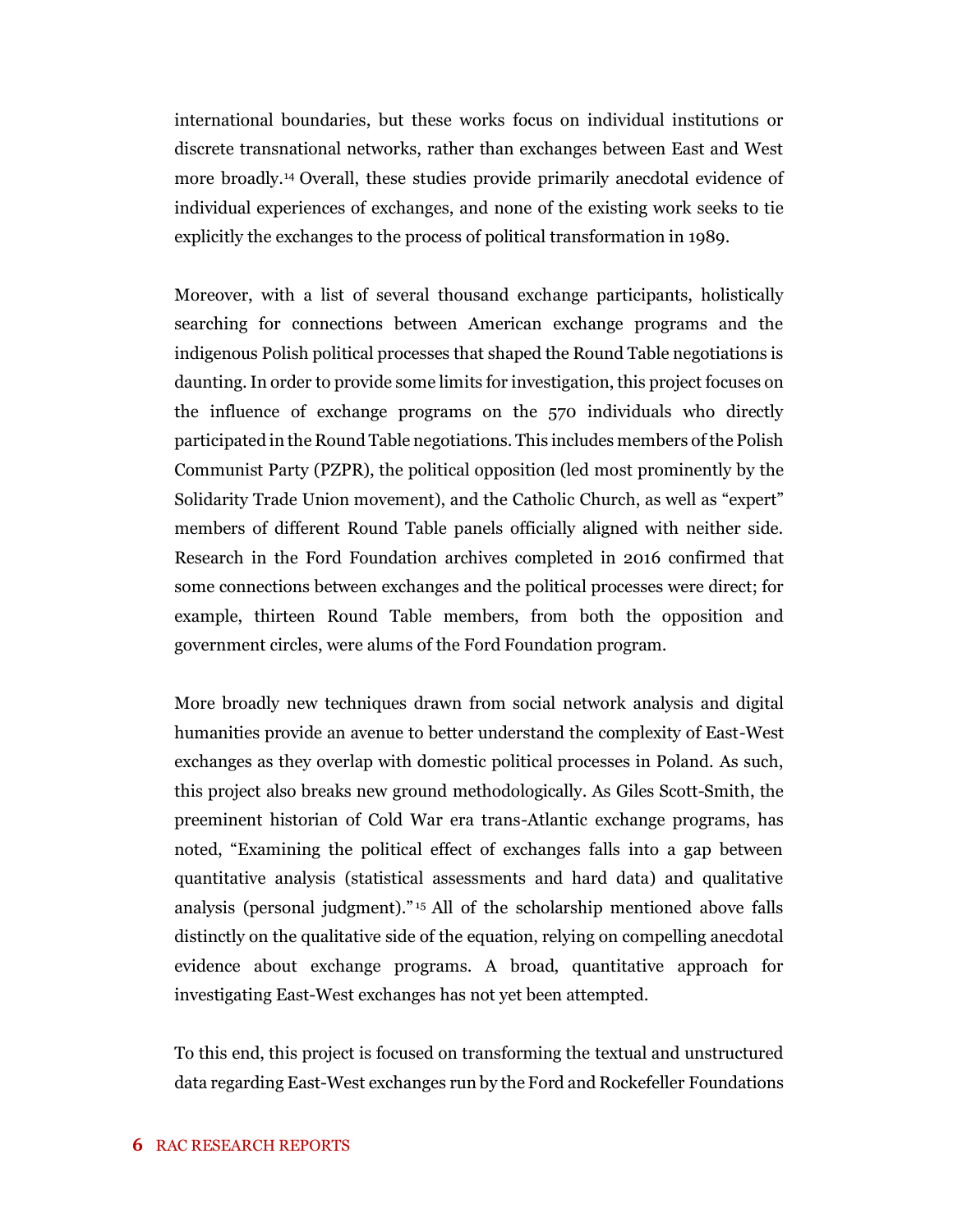and located in the collections at the Rockefeller Archive Center into a structured database which can be analyzed using data science techniques. One dataset of this database quantifies individual Round Table participants' lives and their influence networks over time, based on standard practices in social network analysis.<sup>16</sup> Each Round Table participant receives a single row in the dataset with initial columns for relevant demographic information (name, date of birth, sex, age at the start of the Round Table, profession, role in the Round Table). The dataset also includes columns for the groups and organizations that individuals joined and left during their lives prior to February 1989: what I call "institutional affiliations." These affiliations include: institutions where individuals worked and studied; local and international professional organizations they joined; party, local and national government, and opposition leadership bodies they served; periodicals and samizdat (illegal, independent publications) with which they collaborated; and important events (negotiations, strikes, protests, etc.) in which they were involved. Each entry for a round table participant's institutional affiliations includes the date when the affiliation began and when it ended so that longitudinal analyses can be performed. The information that fills these data cells for each of the Round Table participants are compiled from publicly available reference books from the 1980s and 1990s, online databases, digitally archived CVs and other academic websites, and published biographical dictionaries. If two people share an institutional affiliation, they are considered connected within their network. This dataset then provides structured information on the connections between individuals who shaped Poland's political transformation through the Round Table negotiations.

The database also includes both the English and Polish names of each discrete institutional affiliation, a standardized abbreviation, a category (periodical, postsecondary school, political agreement, protest statement, etc.), and its geographic location. This "categories list" is essential to maintain consistency and allow later filtering of data once we are at the visualization stage of the social network analysis.

This, however, is only half of the information needed to map and visualize potential pathways for political influence vis-à-vis exchanges. Thus, a comparable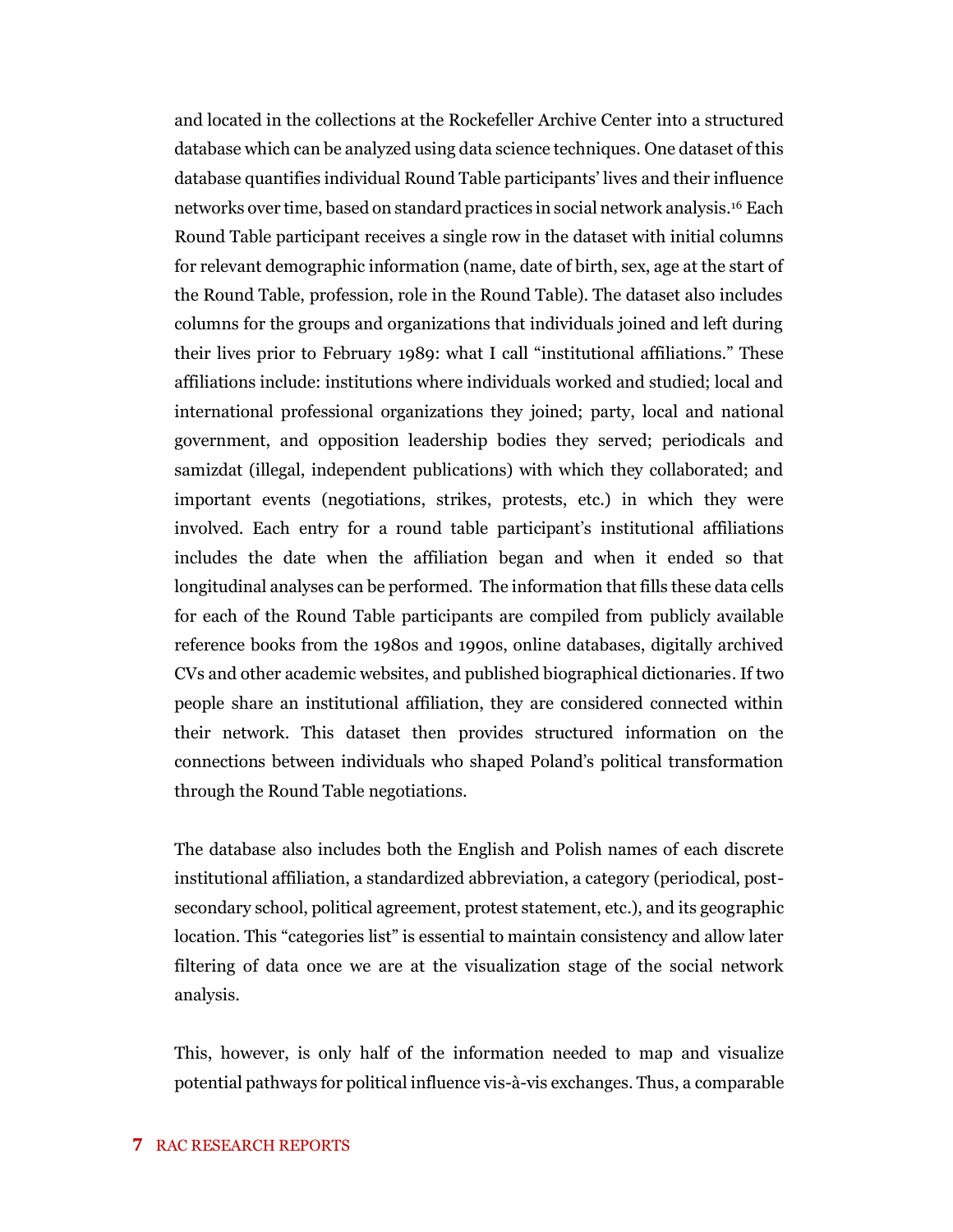and similarly structured dataset of East-West exchange participants also needs to be created tracking exchange participants' demographic information and their institutional affiliations both in their home country and while on the exchange. Neither the Ford Foundation nor the Rockefeller Foundation kept a centralized list of exchange participants and the relevant information for my inquiry, so this data has to be sifted out of other regular reports, information from application materials, and correspondence between exchange administrators and exchange participants.<sup>17</sup>

This information from the Rockefeller Archive Center has primarily been used to create this analogous East-West exchange participants dataset. With the help of student research assistants here at Cal Poly, I have been able to create a dataset including 431 Poles who participated in Ford Foundation exchanges to the United States or Western Europe and 226 Poles who participated in the Rockefeller Foundation exchange program to the United States. Both programs operated between 1957 and 1967. There is no centralized or comprehensive list of exchange participants and their affiliations, so this work needs to be based on trips to individual archives. These archival files must then be processed systematically and by an individual human, an exceptionally tedious process. Because information in the archives appears in many forms about who participated in what exchange and worked with what institutions while in the West, there is no clear way to automate and speed this process.

However, dataset entries for the entire opposition side of the Round Table have already been completed. Working together with Kelly Bodwin, an assistant professor of statistics at Cal Poly, we have designed an interactive R-based Shiny app, to explore the data and data patterns. This piece of the completed database combined with the Shiny app provides some proof of concept on the effectiveness of the dataset to illuminate meaningful patterns in Round Table members' shifting connections over time. Based on this work, I have presented two papers thus far: "Mapping the Indefinable: Using Social Network Analysis to Explore the Influence of East-West Exchanges on Poland's Transition to Democracy in 1989," Third Conference of the New Diplomatic History Conference, Middelburg, the Netherlands, (October 24-26, 2018); and "Mapping the Indefinable: Designing a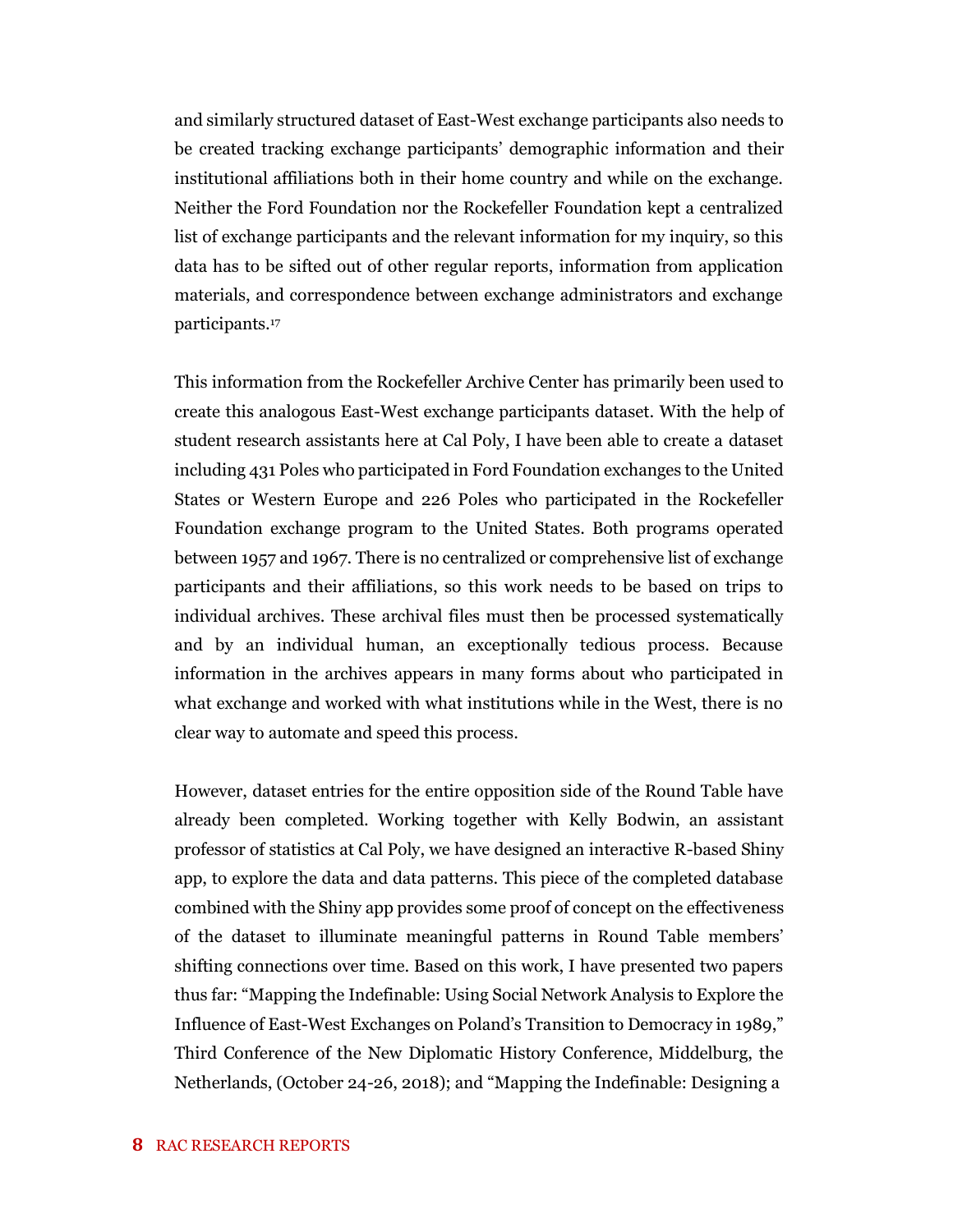Social Network Analysis Shiny App to Explore the Influence of East-West Exchanges on Poland's Political Transformation" (with Kelly Bodwin), DH2019, Utrecht, the Netherlands (July 9-12, 2019).

Overall, the work remains at an awkward midpoint, in which the gathering, wrangling, and processing of data is still ongoing. Because the database is incomplete, the core questions this methodology has been created to answer, unfortunately, cannot yet be fully addressed or analyzed.

<sup>1</sup> These "Round Table" negotiations took place from February to April 1989 and included reformers from within the Communist government, members of the political opposition, and a select members of the Catholic clergy. Among other tasks, the Round Table Agreements created a framework for semi-free elections held in June 1989, through which the first non-Communist government since 1945 came to power in Poland. See M. Castle, *Triggering Communism's Collapse* (Boulder, CO: Rowan and Littlefield, 2003); and Andrzeh Garlicki, *Karuzela* [Carousel] (Warsaw: Czytelnik, 2003).

<sup>2</sup> National Security Council Report, "Statement on Policy on East-West Exchanges." dated June 29, 1956, https://history.state.gov/historicaldocuments/frus1955- 57v24/d104.

<sup>3</sup> This push for greater exchanges was concurrently pursued with a policy of providing substantial economic aid to the Polish government. After much debate, Poland received about \$95 million in U.S. aid in 1957: \$30 million in Export-Import Bank credits for machinery and transportation equipment; \$18.9 million for cotton, fats, and oil through Ex-Im bank; and \$46.1 million in PL 480 aid which permitted credit sales of agricultural surplus to friendly governments. After the \$95 million credits in 1957, \$98 million were granted in 1958 and \$103, \$130, and \$44 million respectively in 1959, 1960, and 1961. By December 1961, Poland had received an equivalent of \$460,900,000." Piotr S. Wandycz. The United States and Poland (Cambridge, Mass.: Harvard University Press, 1980), 364, 373.

<sup>4</sup> "Note regarding the Rockefeller and Ford Foundations," dated June 6, 1957, in Archive of the Polish Ministry of Foreign Affairs (AMSZ), Dept III, Zespoł 9, wiązki 50, teczka 659, "Fundacja Rockefeller i Forda 1956, 1957, 1958."

<sup>5</sup> Extract of Correspondence, dated November 29, 1956, and Extract of Correspondence, dated December 6, 1956, in AMSZ, Dept III, Zespoł 9, wiązki 50, teczka 659, "Fundacja Rockefeller i Forda 1956, 1957, 1958."

<sup>6</sup> Extract of Correspondence, dated December 18, 1956, in AMSZ, Dept III, Zespoł 9, wiązki 50, teczka 659, "Fundacja Rockefeller i Forda 1956, 1957, 1958."

<sup>7</sup> The Smith Richardson Strategy and Policy Fellowship provided support for travel to numerous archives including the secret police, Ministry of Foreign Affairs, and Communist Party archives in Warsaw, Poland; Department of State records at the National Archives in College Park, MD, and at the special collections library of the University of Arkansas; and Ford Foundation records at the Rockefeller Archive Center.